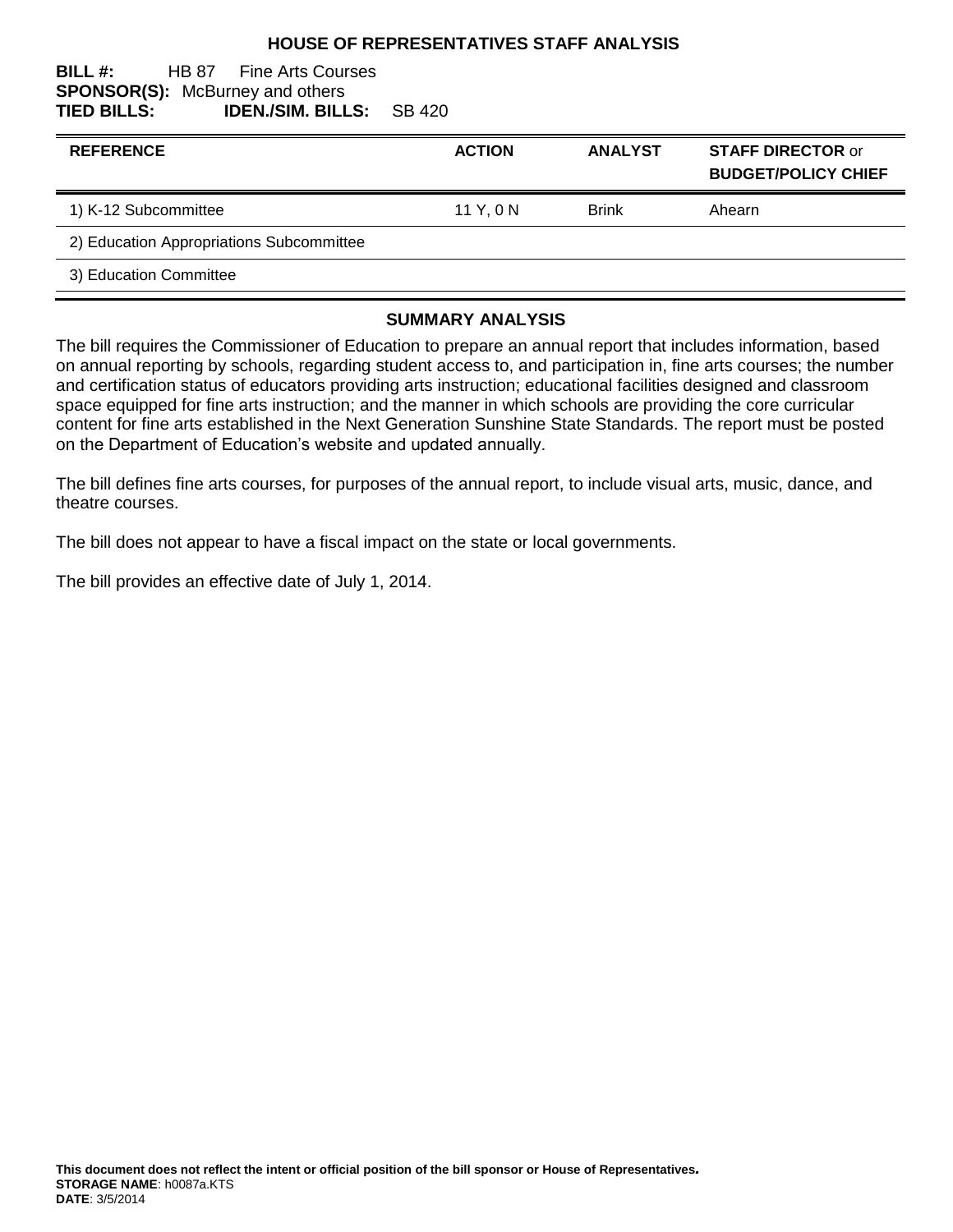#### **FULL ANALYSIS**

## **I. SUBSTANTIVE ANALYSIS**

## A. EFFECT OF PROPOSED CHANGES:

#### Present Situation

High school students are required to earn one credit in fine or performing arts, speech and debate, or a practical arts course that incorporates artistic content and techniques of creativity and imagination.<sup>1</sup> Eligible practical arts courses are identified in the Course Code Directory.<sup>2</sup> In addition, the state's academic standards are required to include standards for instruction for visual and performing arts. Such standards must include specific curricular content and include distinct grade level expectations for the core content knowledge and skills that a student is expected to have acquired by each individual grade level from kindergarten through grade five. The standards for grades six through 12 may be organized by grade clusters of more than one grade level.<sup>3</sup>

Some studies have indicated a correlation between instruction in fine and performing arts and student achievement in core academic subjects, including reading.<sup>4</sup>

The Commissioner of Education (commissioner) is required to file various annual reports relating to certain aspects of public K-12 education in Florida. For example, the commissioner must annually report statewide assessment results for the state, school districts, and schools. The annual report must describe the performance of each public school and its major student populations, and include the percent of students performing at or above grade level and making a year's worth of progress in reading and mathematics.<sup>5</sup> However, no reporting requirements exist with respect to instruction in fine or performing arts.

#### Effect of Proposed Changes

The bill requires the commissioner to prepare an annual report that includes information, based on annual reporting by schools, regarding student access to, and participation in, fine arts courses; the number and certification status of educators providing arts instruction; educational facilities designed and classroom space equipped for fine arts instruction; and the manner in which schools are providing the core curricular content for fine arts established in the Next Generation Sunshine State Standards. The report must be posted on the Department of Education's website and updated annually.

The bill defines fine arts courses, for purposes of the annual report, to include visual arts, music, dance, and theatre courses.

## B. SECTION DIRECTORY:

Section 1. Creates s. 1003.4995, F.S., requiring the Commissioner of Education to prepare an annual report relating to student access to and participation in fine arts courses and information on educators, facilities, and instruction in such courses.

Section 2. Provides an effective date of July 1, 2014.

 $\overline{a}$ 

<sup>1</sup> Section 1003.4282(2)(a)5., F.S.

<sup>2</sup> Florida Department of Education, Course Code Directory and Instruction Personnel Assignments, *available at* https://www.fldoe.org/articulation/CCD/files/PACourses1314.pdf.

<sup>3</sup> Section 1003.41(2)(e), F.S.

<sup>4</sup> *See, e.g.,* The President's Committee on the Arts and The Arts Education Partnership, *Champions of Change: The Impact of the Arts on Learning* (1999), *available at* http://artsedge.kennedy-center.org/champions/pdfs/ChampsReport.pdf; James S. Catterall, *et al*, National Endowment for the Arts, *The Arts and Achievement in At-Risk Youth: Findings from Four Longitudinal Studies* (2012), *available at* http://www.nea.gov/research/Arts-At-Risk-Youth.pdf .